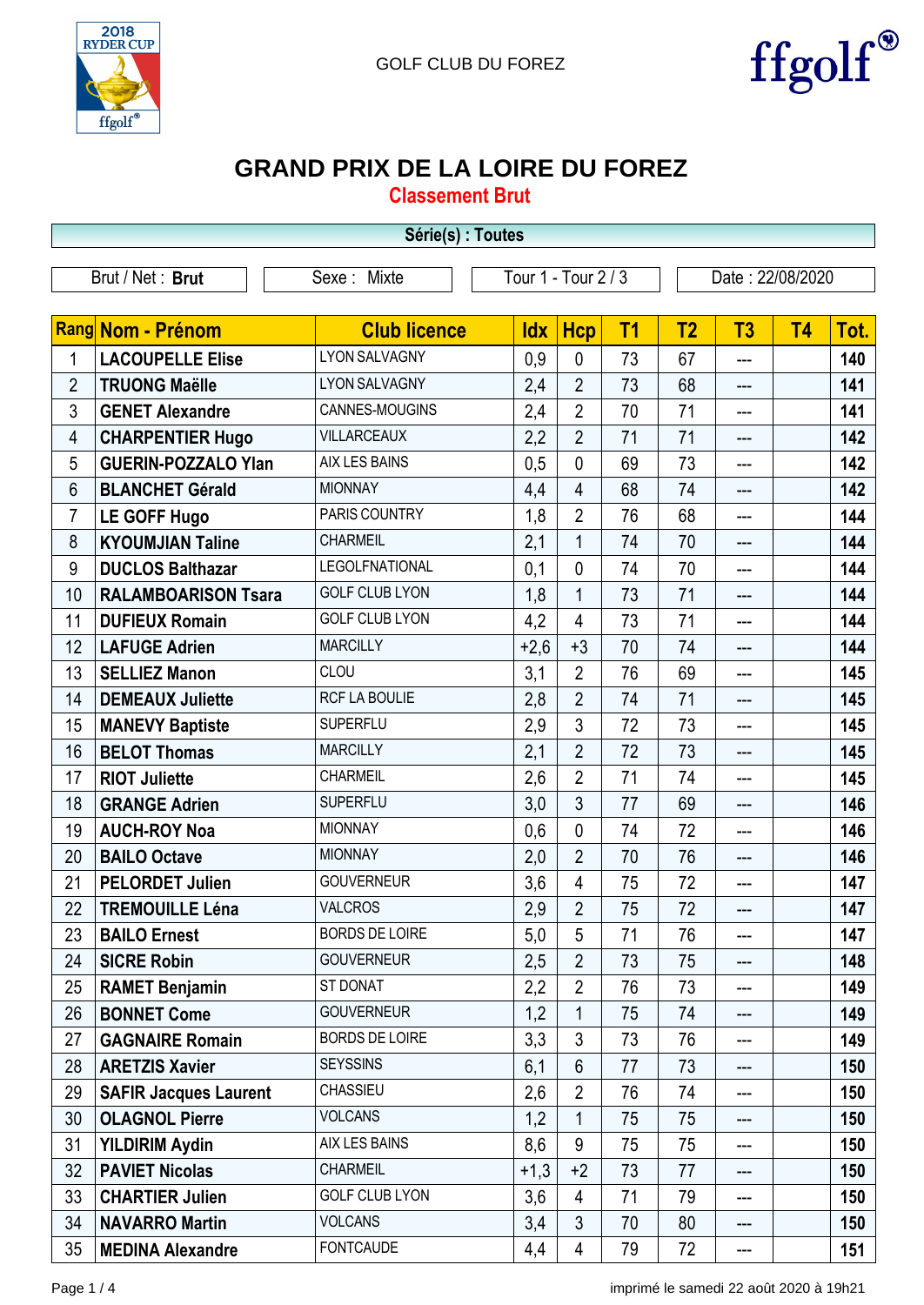|    | Rang Nom - Prénom          | <b>Club licence</b>    | <b>Idx</b> | <b>Hcp</b>     | T <sub>1</sub> | T <sub>2</sub> | T <sub>3</sub> | <b>T4</b> | Tot. |
|----|----------------------------|------------------------|------------|----------------|----------------|----------------|----------------|-----------|------|
| 36 | <b>POCHON Florentin</b>    | <b>VOLCANS</b>         | 0,6        | $\mathbf{0}$   | 76             | 75             | ---            |           | 151  |
| 37 | <b>PAVIET Julia</b>        | CHARMEIL               | 2,8        | $\overline{2}$ | 76             | 75             | ---            |           | 151  |
| 38 | <b>ANNAMAYER Cypriane</b>  | <b>VICHY</b>           | 5,3        | 5              | 73             | 78             | $---$          |           | 151  |
| 39 | <b>OLEON Clara</b>         | <b>VOLCANS</b>         | 4,8        | 4              | 79             | 73             | ---            |           | 152  |
| 40 | <b>LEONE Fabrice</b>       | <b>AIX LES BAINS</b>   | 5,7        | 6              | 77             | 75             | ---            |           | 152  |
| 41 | <b>DUTEL Aksel</b>         | <b>LYON SALVAGNY</b>   | 0,5        | $\mathbf{0}$   | 81             | 72             | ---            |           | 153  |
| 42 | <b>DUBOIS Frédéric</b>     | <b>FOREZ</b>           | 5,3        | 5              | 79             | 74             | ---            |           | 153  |
| 43 | <b>REN Emily</b>           | <b>GOUVERNEUR</b>      | 5,1        | 4              | 78             | 75             | ---            |           | 153  |
| 44 | <b>SANDRINI Bogdan</b>     | <b>AIX LES BAINS</b>   | 4,3        | 4              | 76             | 77             | ---            |           | 153  |
| 45 | <b>SZTUR Stanislas</b>     | <b>GOLF CLUB LYON</b>  | 1,4        | $\mathbf{1}$   | 76             | 77             | ---            |           | 153  |
| 46 | <b>THERY Raphael</b>       | <b>CHAMPLONG</b>       | 7,0        | $\overline{7}$ | 76             | 77             | ---            |           | 153  |
| 47 | <b>NICOLAI Antoine</b>     | <b>BOURG EN BRESSE</b> | 4,8        | 5              | 77             | 77             | ---            |           | 154  |
| 48 | <b>GARRET Jules</b>        | <b>FOREZ</b>           | 3,9        | 4              | 77             | 77             | ---            |           | 154  |
| 49 | <b>THIMONIER Romain</b>    | <b>ST ETIENNE</b>      | 1,4        | 1              | 76             | 78             | ---            |           | 154  |
| 50 | <b>BUTAUD Robin</b>        | <b>AIX LES BAINS</b>   | 7,8        | 8              | 75             | 79             | ---            |           | 154  |
| 51 | <b>NOSSAM Kalyana Re</b>   | <b>MAISON BLANCHE</b>  | 5,8        | 6              | 81             | 74             | ---            |           | 155  |
| 52 | <b>DZIEWA Aubry</b>        | <b>MIONNAY</b>         | 0,3        | $\overline{0}$ | 79             | 76             | ---            |           | 155  |
| 53 | <b>LACOUPELLE Virgile</b>  | <b>VALCROS</b>         | 4,3        | 4              | 75             | 80             | ---            |           | 155  |
| 54 | <b>LOPEZ Pablo</b>         | <b>ALBON</b>           | 6,9        | $\overline{7}$ | 74             | 81             | ---            |           | 155  |
| 55 | <b>MOREELS Thomas</b>      | <b>VOLCANS</b>         | 5,2        | 5              | 72             | 83             | ---            |           | 155  |
| 56 | <b>TOINARD Yanis</b>       | <b>BOURG EN BRESSE</b> | 3,7        | $\overline{4}$ | 80             | 76             | ---            |           | 156  |
| 57 | <b>VAN CANEGHEM Nelson</b> | NIMES CAMPAGNE         | 0,5        | $\mathbf{0}$   | 76             | 80             | ---            |           | 156  |
| 58 | <b>COSMANO Olivia</b>      | PARIS COUNTRY          | 4,1        | 3              | 75             | 81             | ---            |           | 156  |
| 59 | <b>COLLET Isabelle</b>     | <b>FOREZ</b>           | 7,3        | $\overline{7}$ | 74             | 82             | ---            |           | 156  |
| 60 | <b>LEDOUX Maxime</b>       | PONT ROYAL             | 3,6        | $\overline{4}$ | 81             | 76             | ---            |           | 157  |
| 61 | <b>RUBICHON Zoé</b>        | <b>ALBON</b>           | 7,4        | $\overline{7}$ | 80             | 77             | ---            |           | 157  |
| 62 | <b>PERRET Mathieu</b>      | <b>FOREZ</b>           | 9,0        | 9              | 79             | 78             | ---            |           | 157  |
| 63 | <b>NOSSAM Akhil Reddy</b>  | <b>MAISON BLANCHE</b>  | 3,9        | 4              | 77             | 80             | ---            |           | 157  |
| 64 | <b>MARMORAT Guillaume</b>  | <b>SUPERFLU</b>        | 7,1        | $\overline{7}$ | 74             | 83             | ---            |           | 157  |
| 65 | <b>CHAMPIER Sebastien</b>  | <b>FOREZ</b>           | 4,3        | 4              | 84             | 74             | ---            |           | 158  |
| 66 | <b>DENIS Jean-Charles</b>  | <b>CHAMPLONG</b>       | 3,1        | $\mathfrak{Z}$ | 83             | 75             | ---            |           | 158  |
| 67 | <b>PONT Stéphane</b>       | <b>ST ETIENNE</b>      | 6,8        | $\overline{7}$ | 81             | 77             | ---            |           | 158  |
| 68 | <b>LOURO Mathéo</b>        | <b>GOUVERNEUR</b>      | 5,0        | 5              | 77             | 81             | ---            |           | 158  |
| 69 | <b>BOUGHALEM Mohamed</b>   | AIX LES BAINS          | 3,8        | 4              | 81             | 78             | ---            |           | 159  |
| 70 | <b>OLAGNOL Brigitte</b>    | <b>VICHY</b>           | 2,8        | $\overline{2}$ | 81             | 78             | ---            |           | 159  |
| 71 | <b>LANTUEJOUL Elie</b>     | <b>VEZAC AURILLAC</b>  | 6,2        | $6\phantom{1}$ | 81             | 78             | ---            |           | 159  |
| 72 | <b>DOUPLAT Benjamin</b>    | CHASSIEU               | 6,5        | $\overline{7}$ | 81             | 78             | ---            |           | 159  |
| 73 | <b>KUZMA Clement</b>       | ST ETIENNE             | 6,4        | $\overline{7}$ | 80             | 79             | ---            |           | 159  |
| 74 | <b>BOUCHUT Sebastien</b>   | <b>FOREZ</b>           | 8,7        | 9              | 76             | 83             | ---            |           | 159  |
| 75 | <b>DJELLAB Pierre</b>      | <b>MIONNAY</b>         | 12,4       | 13             | 82             | 78             | ---            |           | 160  |
| 76 | <b>D'ORIO Florian</b>      | AUVERGNE-RHÔNE-ALPES   | 7,1        | $\overline{7}$ | 81             | 79             | ---            |           | 160  |
| 77 | <b>SAINT ROMAIN Elisa</b>  | <b>MIONNAY</b>         | 6,6        | 6              | 86             | 75             | ---            |           | 161  |
| 78 | <b>THERY Alexandre</b>     | <b>CHAMPLONG</b>       | 8,8        | 9              | 83             | 78             | ---            |           | 161  |
| 79 | <b>DAMAS Pascal</b>        | <b>FOREZ</b>           | 8,8        | 9              | 80             | 81             | ---            |           | 161  |
| 80 | <b>LAMBERT Tom</b>         | <b>BORDS DE LOIRE</b>  | 6,7        | $\overline{7}$ | 80             | 81             | ---            |           | 161  |
| 81 | <b>TRUONG Léa</b>          | <b>LYON SALVAGNY</b>   | 3,5        | 3              | 77             | 84             | ---            |           | 161  |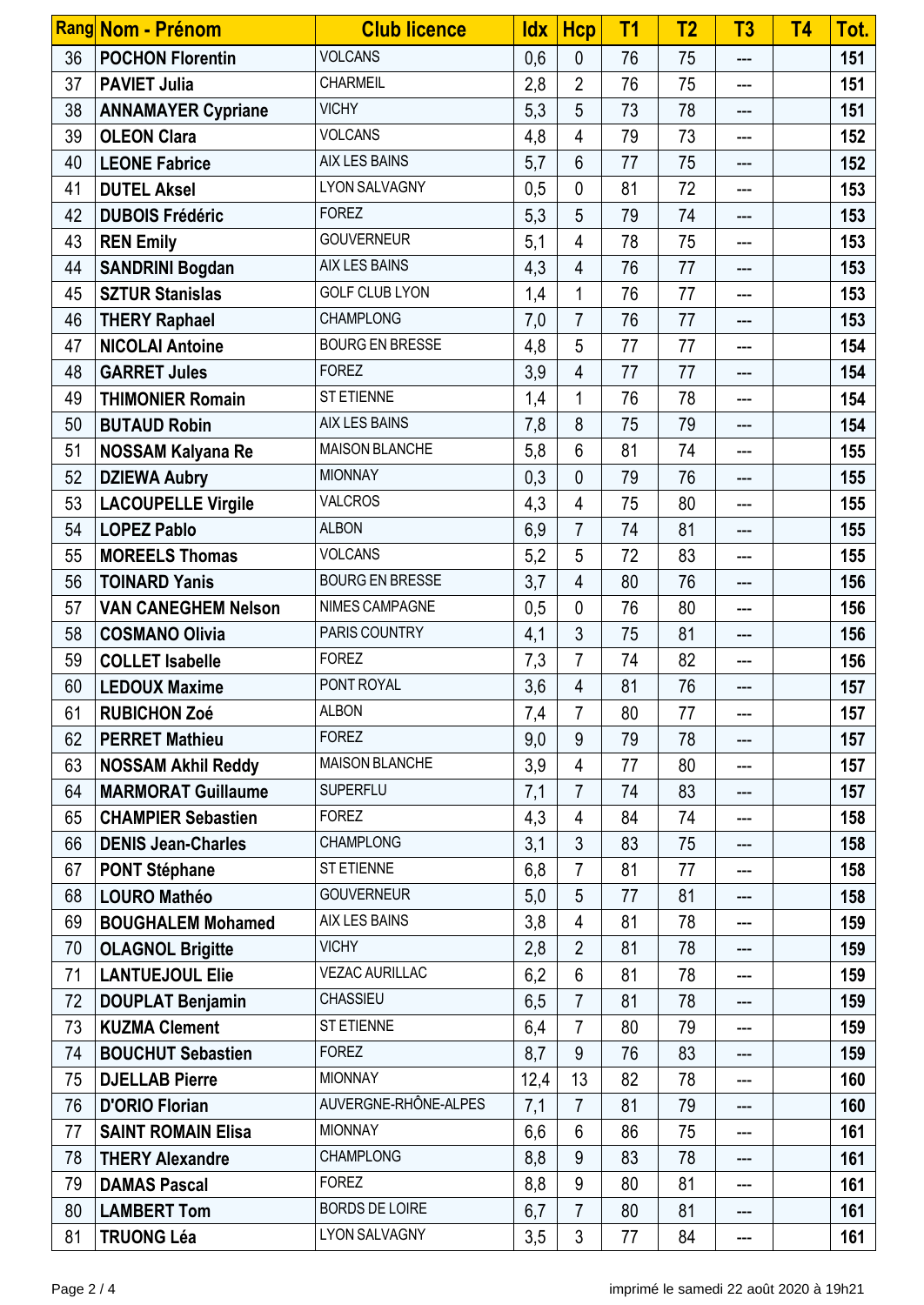|     | Rang Nom - Prénom         | <b>Club licence</b>   | <b>Idx</b> | <b>Hcp</b>     | T <sub>1</sub> | T <sub>2</sub> | T <sub>3</sub> | <b>T4</b> | Tot. |
|-----|---------------------------|-----------------------|------------|----------------|----------------|----------------|----------------|-----------|------|
| 82  | <b>MASO Mathis</b>        | VAL D'AUZON           | 3,7        | 4              | 82             | 80             | ---            |           | 162  |
| 83  | <b>BAR-NGUYEN Sovann</b>  | <b>VOLCANS</b>        | 7,4        | 8              | 82             | 81             | ---            |           | 163  |
| 84  | <b>DEBARD Nicolas</b>     | <b>BORDS DE LOIRE</b> | 11,4       | 12             | 81             | 82             | ---            |           | 163  |
| 85  | <b>NOYGUES-PORTA Hugo</b> | <b>LYON SALVAGNY</b>  | 4,0        | 4              | 81             | 82             | ---            |           | 163  |
| 86  | <b>LORUT Johan</b>        | ST ETIENNE            | 8,5        | 9              | 80             | 83             | ---            |           | 163  |
| 87  | <b>ZAPATA Gabin</b>       | <b>ST ETIENNE</b>     | 10,4       | 11             | 82             | 82             | ---            |           | 164  |
| 88  | <b>CAVANI Patricia</b>    | <b>CHASSIEU</b>       | 10,1       | 10             | 82             | 82             | ---            |           | 164  |
| 89  | <b>POMAT Josselin</b>     | <b>ETANGS</b>         | 10,4       | 11             | 87             | 78             | ---            |           | 165  |
| 90  | <b>HEINTZ Benoit</b>      | <b>RIOM</b>           | 8,6        | 9              | 84             | 81             | ---            |           | 165  |
| 91  | <b>EMUWA Tochukwu</b>     | <b>GOUVERNEUR</b>     | 2,7        | 3              | 83             | 82             | ---            |           | 165  |
| 92  | <b>JULIEN Lisa</b>        | <b>EVIAN RESORT</b>   | 15,4       | 15             | 82             | 83             | ---            |           | 165  |
| 93  | <b>TOURASSE Alienor</b>   | CHAMBON/LIGNON        | 11,8       | 12             | 86             | 80             | ---            |           | 166  |
| 94  | <b>ROUX Christophe</b>    | <b>CHAMPLONG</b>      | 5,0        | 5              | 86             | 80             | ---            |           | 166  |
| 95  | <b>BARBA Theo-Younès</b>  | <b>GOLF CLUB LYON</b> | 7,4        | 8              | 85             | 81             | ---            |           | 166  |
| 96  | <b>VERNET Sandeep</b>     | <b>VICHY</b>          | 10,9       | 12             | 85             | 81             | $---$          |           | 166  |
| 97  | <b>MAGNIN Arnaud</b>      | <b>CHAMPLONG</b>      | 7,0        | $\overline{7}$ | 81             | 85             | ---            |           | 166  |
| 98  | <b>NOURRISSON Alex</b>    | <b>SUPERFLU</b>       | 10,8       | 11             | 80             | 87             | ---            |           | 167  |
| 99  | <b>MAISONNEUVE Arthur</b> | <b>RIOM</b>           | 8,0        | 8              | 80             | 87             | ---            |           | 167  |
| 100 | <b>PROST Agathe</b>       | <b>VOLCANS</b>        | 6,3        | 6              | 84             | 84             | $---$          |           | 168  |
| 101 | <b>VIALLE Mathieu</b>     | <b>RIOM</b>           | 6,0        | 6              | 83             | 85             | ---            |           | 168  |
| 102 | <b>SZTUR Anastasia</b>    | <b>GOLF CLUB LYON</b> | 13,8       | 14             | 83             | 85             | ---            |           | 168  |
| 103 | <b>CHAMOUN Joseph</b>     | <b>GOUVERNEUR</b>     | 6,4        | $\overline{7}$ | 81             | 87             | ---            |           | 168  |
| 104 | <b>DACUNHA Gaetan</b>     | <b>RIOM</b>           | 10,1       | 11             | 85             | 84             | ---            |           | 169  |
| 105 | <b>JEANNEROT Clement</b>  | <b>SUPERFLU</b>       | 10,7       | 11             | 83             | 86             | ---            |           | 169  |
| 106 | <b>RENOUAT Charles</b>    | <b>FOREZ</b>          | 10,4       | 11             | 83             | 87             | ---            |           | 170  |
| 107 | <b>BALAY Augustin</b>     | LAC D'ANNECY          | 11,7       | 12             | 86             | 85             | ---            |           | 171  |
| 108 | <b>VALLA Mickaël</b>      | <b>SUPERFLU</b>       | 15,0       | 16             | 85             | 86             | ---            |           | 171  |
| 109 | <b>DUVERT Léo</b>         | <b>SUPERFLU</b>       | 14,9       | 16             | 90             | 83             | ---            |           | 173  |
| 110 | <b>GUILLEMIN Margaux</b>  | <b>VOLCANS</b>        | 5,3        | 5              | 84             | 89             | ---            |           | 173  |
| 111 | <b>GONIN Maxence</b>      | LAC D'ANNECY          | 8,7        | 9              | 80             | 93             | ---            |           | 173  |
| 112 | <b>SOCHA Wendy</b>        | <b>EVIAN RESORT</b>   | 16,3       | 16             | 87             | 87             | ---            |           | 174  |
| 113 | <b>DELAIS Arthur</b>      | <b>VOLCANS</b>        | 13,8       | 15             | 86             | 89             | ---            |           | 175  |
| 114 | <b>LOPEZ Lanzo</b>        | <b>ALBON</b>          | 7,9        | 8              | 88             | 88             |                |           | 176  |
| 115 | <b>AUBONNET Sophie</b>    | <b>CHAMPLONG</b>      | 15,9       | 16             | 86             | 90             | ---            |           | 176  |
| 116 | <b>MARMORAT Vincent</b>   | ST ETIENNE            | 13,1       | 14             | 83             | 93             | ---            |           | 176  |
| 117 | <b>CHARNAY Guillaume</b>  | CHARMEIL              | 12,7       | 14             | 93             | 85             | ---            |           | 178  |
| 118 | <b>CREUSY Joël</b>        | <b>LYON VERGER</b>    | 7,3        | 8              | 87             | 91             | ---            |           | 178  |
| 119 | <b>DERONZIER Leopold</b>  | LAC D'ANNECY          | 10,6       | 11             | 85             | 93             | ---            |           | 178  |
| 120 | <b>DINATALE Fabrice</b>   | <b>GRAND AVIGNON</b>  | 13,9       | 15             | 97             | 83             | ---            |           | 180  |
| 121 | <b>VIEMONT Etienne</b>    | LYON SALVAGNY         | 1,8        | $\overline{2}$ | 84             | 96             | ---            |           | 180  |
| 122 | <b>HEYBERGER Maelys</b>   | <b>CHAMPLONG</b>      | 13,8       | 14             | 98             | 83             | ---            |           | 181  |
| 123 | <b>RECORBET Sylvie</b>    | <b>FOREZ</b>          | 12,8       | 13             | 92             | 90             | ---            |           | 182  |
| 124 | <b>LOMBARDIN Charline</b> | <b>FOREZ</b>          | 14,6       | 15             | 86             | 98             | ---            |           | 184  |
| 125 | <b>THOMAS Vincent</b>     | <b>FOREZ</b>          | 16,9       | 18             | 95             | 93             | ---            |           | 188  |
| 126 | <b>AKROUR Madjid</b>      | <b>ST ETIENNE</b>     | 9,3        | 10             | 89             | 99             | ---            |           | 188  |
| 127 | <b>RECORBET Philippe</b>  | <b>FOREZ</b>          | 17,6       | 19             | 94             | 95             | ---            |           | 189  |